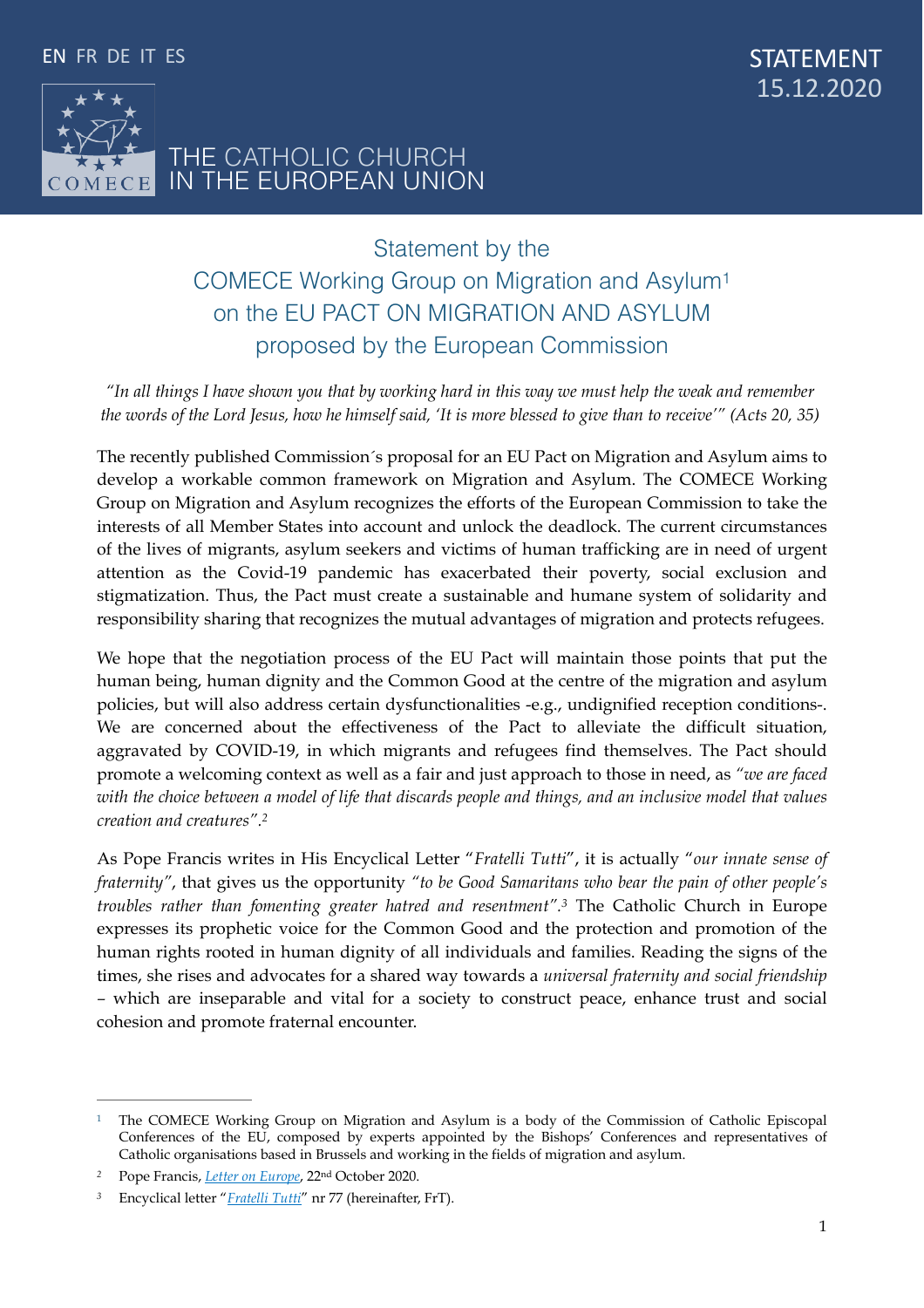#### <span id="page-1-4"></span>**SOLIDARITY**

#### The principle of solidarity at the national, regional and local level

It is our belief that all human beings have been created in the image of God with transcendent dignity. That humankind forms a family that links every one of us to all human beings with bonds of fraternity and solidarity, as brothers and sisters. Under this perspective, we consider of utmost importance to build among Member States a fair and efficient mechanism of solidarity and responsibility sharing which puts the human dignity and the Common Good at the centre. As recently stated by Pope Francis, *"the uniqueness of Europe rests above all on its conception of the human being and of reality, on its capacity for initiative and on its spirit of practical solidarity (…) Only a Europe that is a supportive community can meet the present challenge in a productive way, since piecemeal solutions have proved to be inadequate."[4](#page-1-0)*

In this regard, the new flexible solidarity mechanism proposed in the Pact raises several concerns, as it leaves up to Member States to decide whether or not to receive asylum seekers – this will continue to unfairly overburden Member States with an external border, in particular the Southern European external border. The EU should respond as much as possible with a spirit of solidarity and generosity to the needs of migrants and asylum seekers, and not just focus on reducing migration pressures by increasing returns.

In addition, fostering a more welcoming environment in our society is paramount. Individual, family and community solidarity are essential to create fraternity bonds between migrants and locals in hosting countries. Every layer of society is needed to accomplish a true and humane solidarity. The most vulnerable: unaccompanied children, people with disabilities, chronic diseases or mental health problems, pregnant women, victims of human trafficking, minors and their families, etc. must urgently be provided with more targeted supportive services and accompaniment. "*Solidarity finds concrete expression in service, which can take a variety of forms in an effort to care for others. And service in great part means "caring for vulnerability" […]. In offering such service, individuals learn to "set aside their own wishes and desires, their pursuit of power, before the concrete gaze of those who are most vulnerable…*".*[5](#page-1-1)*

<span id="page-1-7"></span><span id="page-1-6"></span><span id="page-1-5"></span>The change in narrative is crucial to prevent violence and intolerance against the newcomers, social exclusion and gaps in integration as well as to create a welcoming environment of hospitality. It is the task and the duty of the EU and its Member States to create favourable contexts for social bonding, social friendship, recognizing the other party as our neighbour, with one's innate human dignity, instead of fuelling mistrust, confrontation and polarization. This vision needs to start from the ground, "*and then expand farthest reaches of our countries and our world".*<sup>[6](#page-1-2)</sup> The goal is to "build cities and countries that, while preserving their respective cultural and *religious identity, are open to differences* in *a spirit of human fraternity*." In this regard, we consider a [7](#page-1-3) positive element of the proposal that the Commission has highlighted the importance of regional and local actors who have a key role to play in fostering 'social cohesion and economic dynamism'. We hope that, together with the EU, they will be effectively involved in the implementation of the Pact, avoiding leaving it solely to Member States.

<span id="page-1-0"></span>Pope Francis, *[Letter on Europe](http://www.vatican.va/content/francesco/en/letters/2020/documents/papa-francesco_20201022_lettera-parolin-europa.html)*, 22nd October 2020. *[4](#page-1-4)*

<span id="page-1-1"></span>FrT, nr 115. *[5](#page-1-5)*

<span id="page-1-2"></span>FrT, nr 78*. [6](#page-1-6)*

<span id="page-1-3"></span>FrT, nr 129. [7](#page-1-7)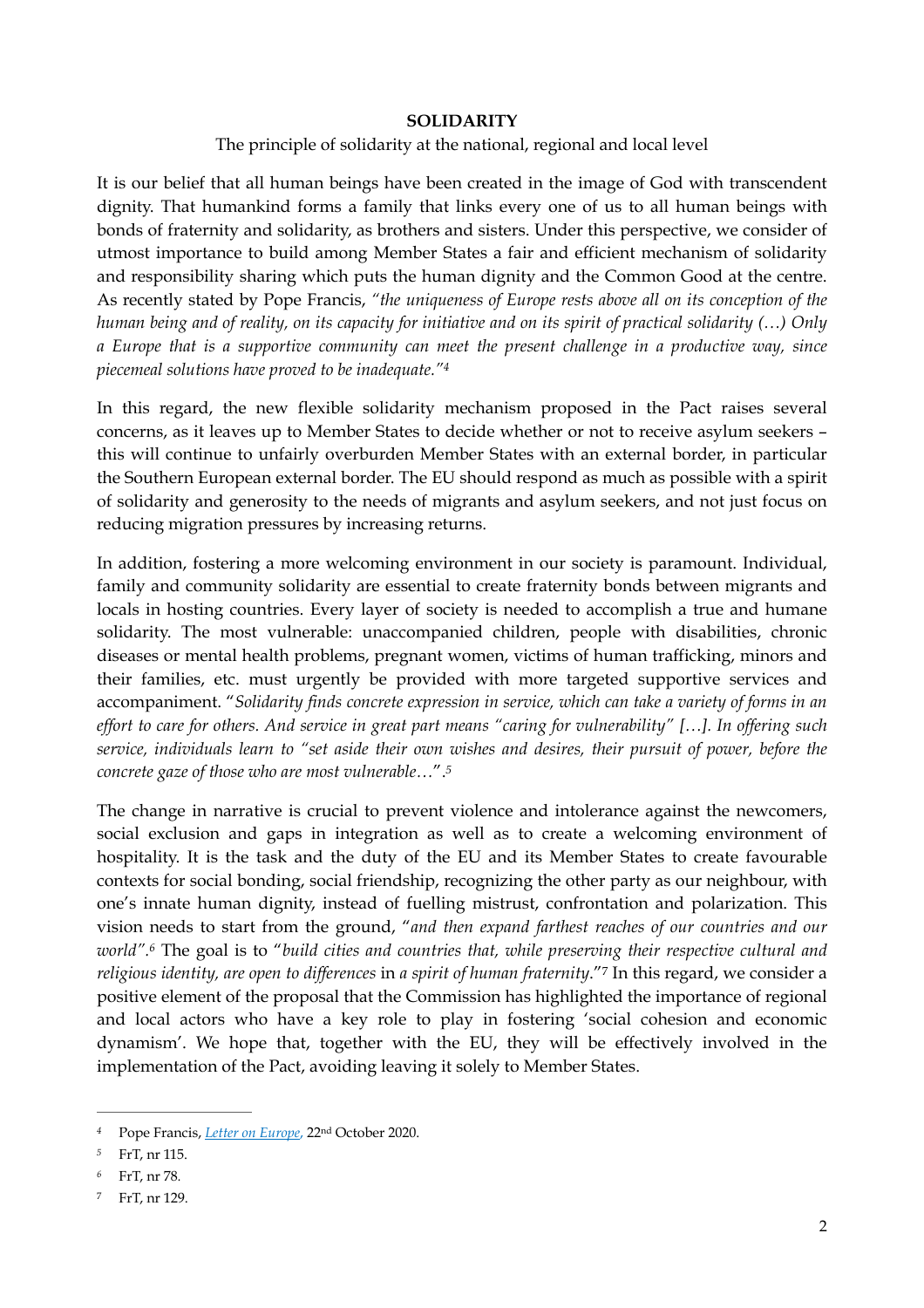We welcome efforts to encourage EU Member States to expand protection pathways such as resettlement and complementary pathways, which include private sponsorship and humanitarian corridors. However, resettlement and relocation should be reinforced, giving additional impulse to the increase of pledges and the support of Member States wishing to develop, and establish community or private sponsorships models as well as humanitarian corridors. Community sponsorship can only be effective if an atmosphere of fraternity and mutual trust is promoted, leading to a "*solidarity chain*" that comprises families and local communities. Responsibility falls on all of us and begins with our own interactions with our neighbours. This change of attitude would help abolish the criminalization of rescue, assistance and hospitality to newcomers, allowing the development of authentic interpersonal relationships and solidarity*.* Nobody who welcomes and embraces social friendship with others should be punished.

### **Policy recommendations**

- To promote a culture of fraternal encounter and solidarity among Member States, in societies and towards migrants and asylum-seekers.
- To ensure the creation of a fair, stable and predictable solidarity and responsibility sharing mechanism among EU Member States that ensures relocation of, at least, those persons with high protection risks.
- To encourage clear regional and national commitments of resettlement pledges and to open more humanitarian corridors and evacuations for asylum seekers in critical vulnerable situations.
- To increase complementary pathways such as communities and private sponsorships, promoting and supporting programs of community sponsorship, accessible also to Churches and Faith-Based Organizations (FBOs).
- To ensure the effective protection of minors and their families, people with disabilities, chronic diseases or mental health problems, pregnant women, victims of human trafficking, unaccompanied children, etc. during the entire process of implementation of the solidarity mechanism.
- To provide programs of professional assistance, especially in cases of severe mental health disorders or addictions.
- To prepare local communities for the process of integration by providing information and training; as well as common spaces for exchange, support and accompaniment. Promote awareness campaigns to ensure their preparedness.
- To allow and support the presence and assistance of Church and FBOs organisations, recognizing their work and providing funding when necessary to those who cooperate in the reception and integration of migrants.
- To prevent and effectively legally abolish all criminalization of humanitarian assistance to irregular migrants, establishing a solid base and clarifying the non-penalization of humanitarian activities.
- To provide suitable and dignified housing to all individuals and families seeking asylum during procedures, guaranteeing personal security, access to basic services and equitable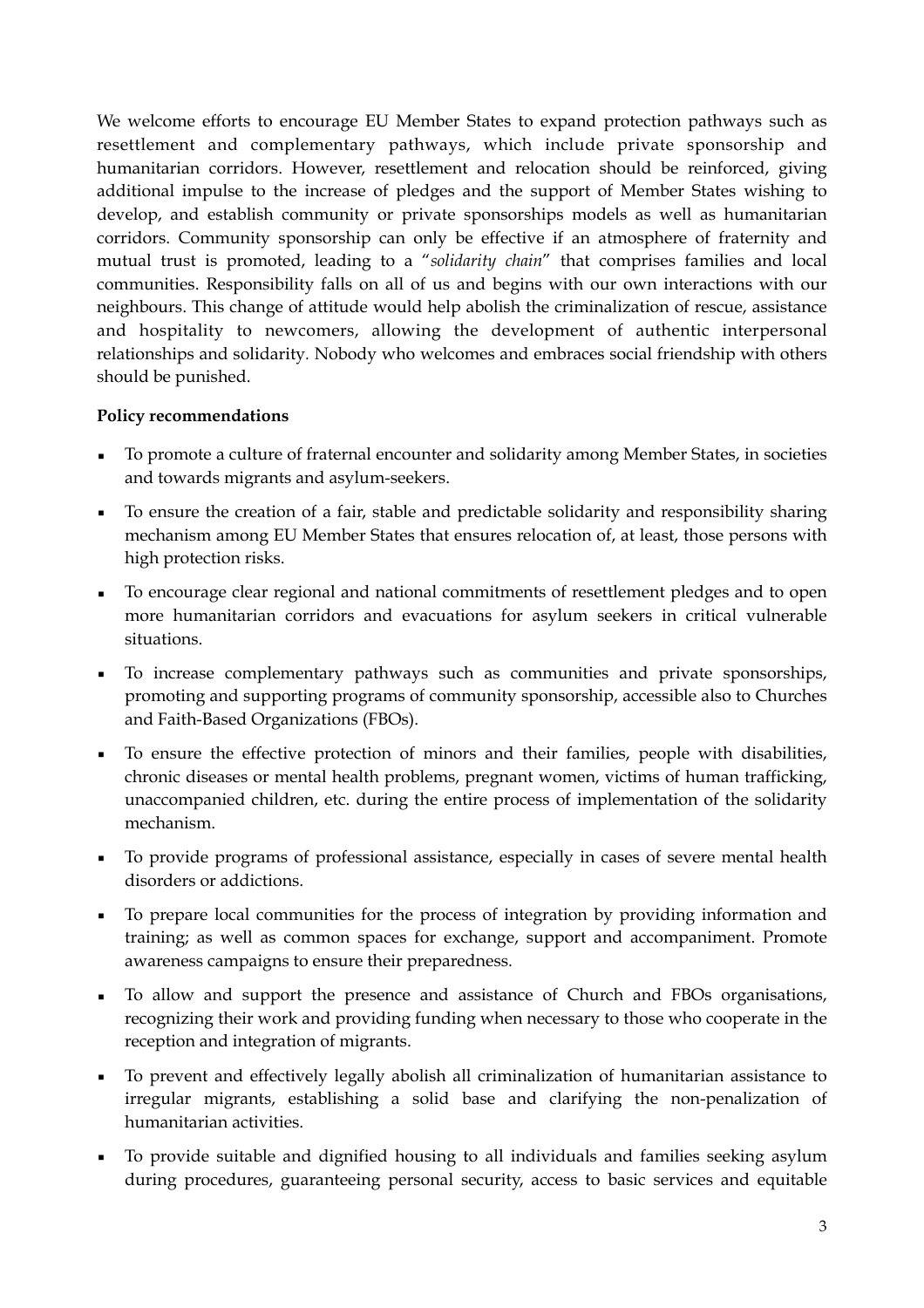access to the justice system. Facilitate the possibility of opening bank accounts and the guarantee of the minimum needed to have a dignified life.

### <span id="page-3-2"></span>**EXTERNAL RELATIONS Reciprocal gifts and international partnerships**

A key objective of the EU-Pact is to strengthen cooperation with third countries in various fields of migration policy. This cooperation must be conducted on a level playing field, as dialogue with the other means the recognition of our own identity and culture. As Pope Francis states: "*I cannot truly encounter another unless I stand on firm foundations, for it is on the basis of these that I can*  accept the gift the other brings and in turn offer an authentic gift of my own".<sup>[8](#page-3-0)</sup> In this line, relations with other countries must express the *culture of encounter* at all levels in order to build justice worldwide. Solidarity and social friendship do not, and should not, entail the spume of the local richness of third countries, as dialogue with the other means the recognition of one's own identity and culture.

The "*tailor-made, relationship-of-equals, win-win*" partnership agreements evoked in the Pact need to become a reality. Ignoring the culture, identity and needs of countries of origin and transit does not recognize the *reciprocal gifts* and potential *mutual advantages* that a fair and transparent partnership with non-European partners can offer. In this context, readmission agreements and reintegration of returnees should fully respect fundamental rights rooted in human dignity and help the exercise of individual and family fulfilment and have voluntary returns as the preferable option. Consequently, it is also important for the EU to consider creating accountability mechanisms that effectively enable scrutiny of actions undertaken in collaboration with third countries and invest in the capacity building of relevant actors in countries of origin involved in the reintegration of returnees is also important.

Promoting Integral Human Development through cooperation is an obligation of the EU and should be based on a common understanding of the advantages the other can offer. The development of our partners means the promotion of the Common Good and the integral human development of individuals, families and communities, and should be addressed in a holistic and sustainable long-term way. It should respect of the principle of subsidiarity, promoting their well-being and upholding the primary right not to emigrate forcibly, but as a free choice, and the right to have a dignified and secure life in one's own homeland. In a nutshell, enhancing legal pathways successfully in the formulation of international partnerships would be instrumental to prevent smuggling and trafficking of human beings. In all evidence, it can be harmful if development cooperation is only considered a bargaining tool for partnership agreements. EU partnerships, in particular with African countries, *"should not, therefore, be limited to solving migratory flows, but could be a unique chance for Europe to contribute to a genuinely organic development of the African continent."[9](#page-3-1)*

<span id="page-3-3"></span>The Commission has proposed a 10% target for migration-related actions in the Neighbourhood, Development and International Cooperation Instrument, which does not seem to reflect the real

<span id="page-3-0"></span>FrT, nr 143. *[8](#page-3-2)*

<span id="page-3-1"></span>[Address by His Eminence Cardinal Pietro Parolin, Secretary of State, to the COMECE Plenary Assembly,](http://www.comece.eu/dl/MNopJKJKkKMOJqx4lJK/Parolin_ComECE_40_years.pdf?ts=1604499060) 28th *[9](#page-3-3)* October 2020.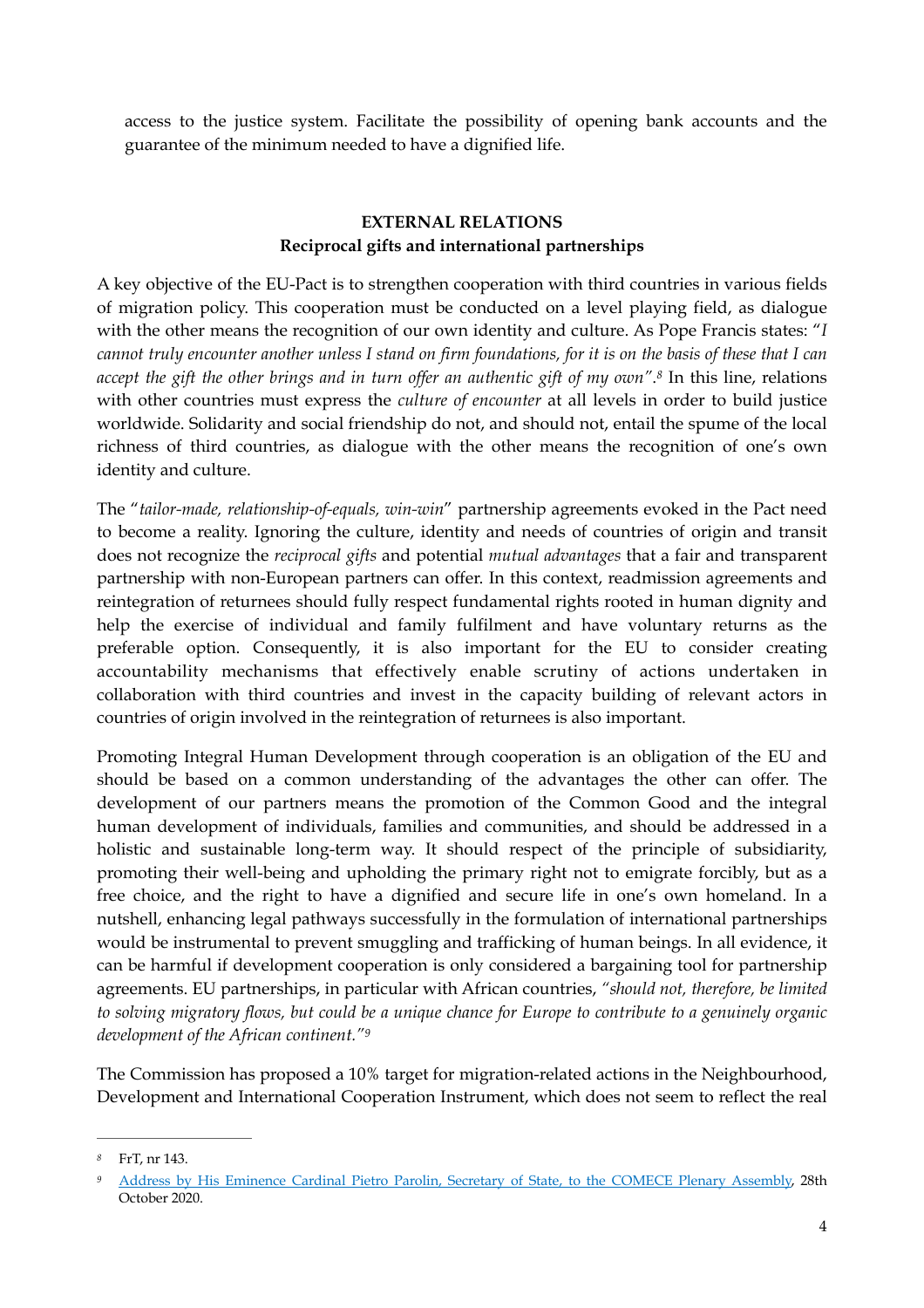needs. Countries that have long benefitted from globalization can positively share with those who profit less or those socially and economically harmed, beyond the context of the Covid-19 pandemic. Foreign debt at times severely restricts the fundamental right of peoples to subsistence and progress. And, while the principle that all legitimately acquired debt must be repaid*,* the *"way in which many poor countries fulfil this obligation should not end up compromising their very existence and growth"*[.10](#page-4-0)

<span id="page-4-1"></span>Last, we welcome the Commission's proposal to create an informal expert group to hear the views of migrants and citizens with a migrant background. We highlight the need to hear migrants' communities present in the country of origin as well as in the host country. The consideration of diasporas is a crucial and enriching element both in regulatory and non-binding policymaking. It is the way forward for establishing reciprocal and healthy relations with the newcomers.

### **Policy recommendations**

- To promote international cooperation for interregional migration governance with full respect of the principle of subsidiarity.
- To establish tailor-made partnerships that are truly mutually beneficial, consider partners countries' Common Good and fully respect human rights rooted in human dignity.
- To promote legal pathways without unfairly harming third countries' professionals to keep on providing their services, especially in the health and sanitary sector, to their homeland citizens.
- To ensure readmission agreements, voluntary return and reintegration programs respecting human rights and accompanying individuals and families in their search for a secure and dignified life.
- To protect the unity of families and to support effective reunification of families, the natural cell of societies.
- To improve efforts to prevent human trafficking, in coordination with authorities of countries of origin and transit.
- To ensure adequate consular assistance and the right to withhold personal public identity documents.
- To promote international cooperation aid aimed at the long-term sustainable development of countries of origin, addressing structural problems, such as poverty and insecurity more broadly. so as to uphold the right not to migrate forcibly.
- To expand debt relief when accomplishing this obligation compromises countries' resilience.

<span id="page-4-0"></span><sup>&</sup>lt;sup>[10](#page-4-1)</sup> FrT, nr 126.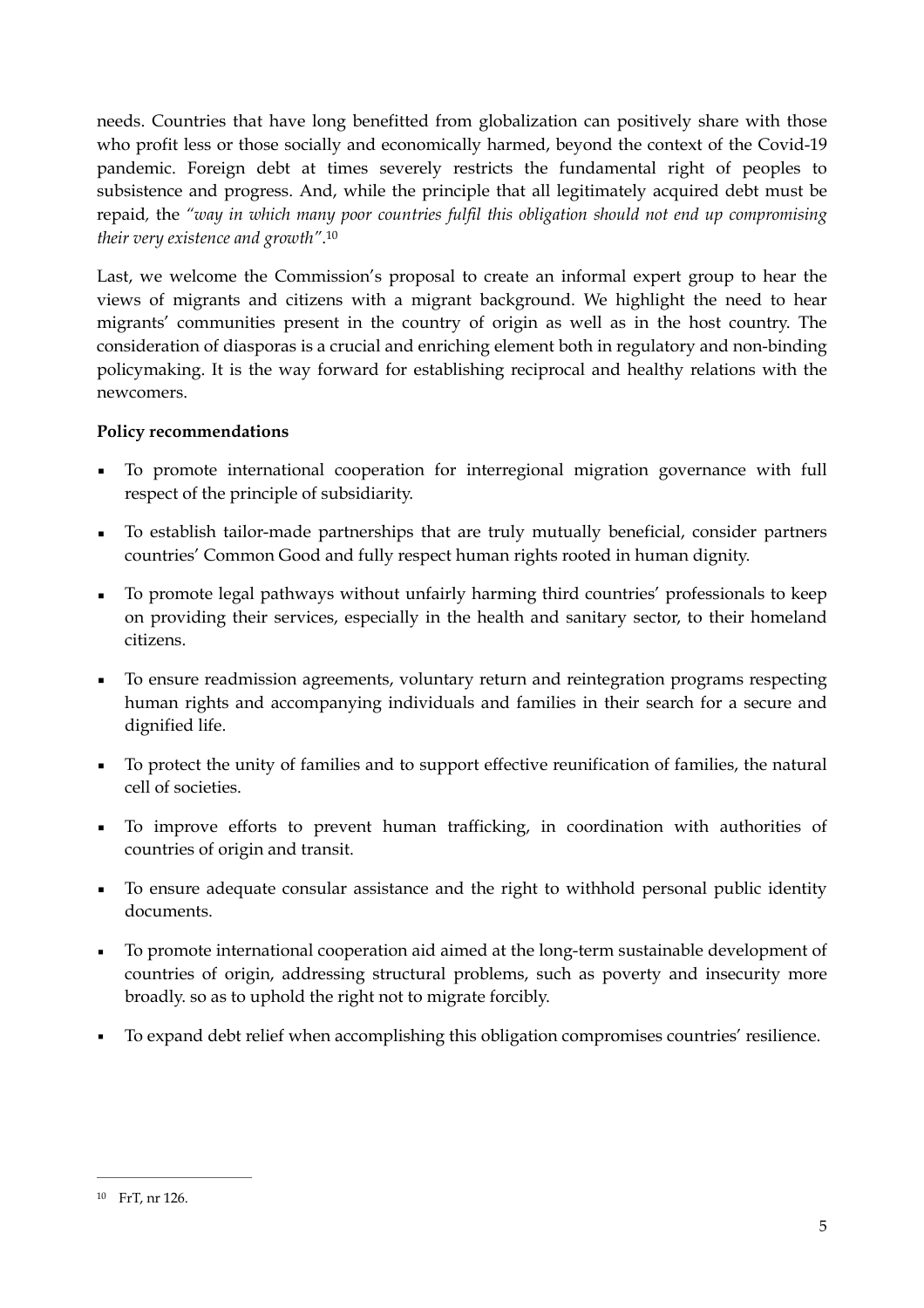#### <span id="page-5-7"></span><span id="page-5-6"></span><span id="page-5-4"></span>**BORDERS**

#### <span id="page-5-5"></span>**A gratuitousness open to others and the integrated border management**

As Pope Francis reminds us, "ideally, unnecessary migration ought to be avoided"<sup>[11](#page-5-0)</sup>. The external dimension aforementioned needs to promote a secure and dignified life for all in one's own country, and not to increase forceful migration which breaks down families and leads young people, who are the future of the country, to leave impoverishing the society they leave behind. *"Yet until substantial progress is made in achieving this goal, we are obliged to respect the right of all individuals to find a place that meets their basic needs and those of their families, and where they can find personal fulfilment."*<sup>[12](#page-5-1)</sup> In this way, we are concerned that the use of strict asylum and return border procedures, might undermine in practice the spirit of welcoming as well as the right to asylum, provide fewer procedural rights, implement widespread detention and inadequate reception conditions and increase the pressure on border of EU Member States. Alternatives to detention should be of primary implementation, and detention should only be a measure of last resource based on an individual decision, strictly necessary and proportional, timebound and regularly reviewed, and must not be applied to children nor pregnant women. [13](#page-5-2)

While borders controls are a legitimate right of sovereign States, they should not be automatically translated into interpersonal walls. Humane border reception conditions should be assured so as to *welcome, protect, promote and integrate* migrants and asylum seekers[.14](#page-5-3) Openness does not, and must not, mean the elimination of *respective cultural and religious identity*, but rather the respect and recognition of diversity.

The border procedures must ensure the effective and safe possibility to have full access to international protection, without discrimination in terms of nationality, ethnicity, religion, country of origin, or any other legal ground. Human rights' concerns regarding biometric data should be addressed. The pre-screening procedure together with the data collection in Eurodac, should never create a system in which migrants and asylum seekers are considered as numbers instead of human beings with dignity. On the contrary, and more importantly, it should serve to support Member States in taking further measures to improve the detection of victims of trafficking during border controls by reinforcing the training of border control staff and raising awareness within transport companies. Migrants too often suffer from trafficking and supporting the victims must be at the core of the solidarity mechanism. However, short timelines of the border procedure will make identification of victims more difficult and thus it is crucial to eliminate the mandatory fast-track border procedures. Moreover, access of asylum seekers to the labour market could increase their protection against further recruitment by traffickers and criminal organizations.

The pre-screening procedure should not undermine the principle of *non-refoulment*, which must be observed during the asylum and return-procedure. A return should only be possible if returnees' life or freedom are not threatened on account of his race, religion, nationality, membership of a particular social group or political opinion. Particular attention should be paid to the humanitarian situation in EU's maritime external borders; concretely, in the English

<span id="page-5-0"></span>FrT, nr 129. [11](#page-5-4)

<span id="page-5-1"></span>FrT, nr 129. *[12](#page-5-5)*

<span id="page-5-2"></span><sup>&</sup>lt;sup>[13](#page-5-6)</sup> The UNHCR has also reiterated this view on detention.

<span id="page-5-3"></span>[<sup>14</sup>](#page-5-7) FrT, nr 129.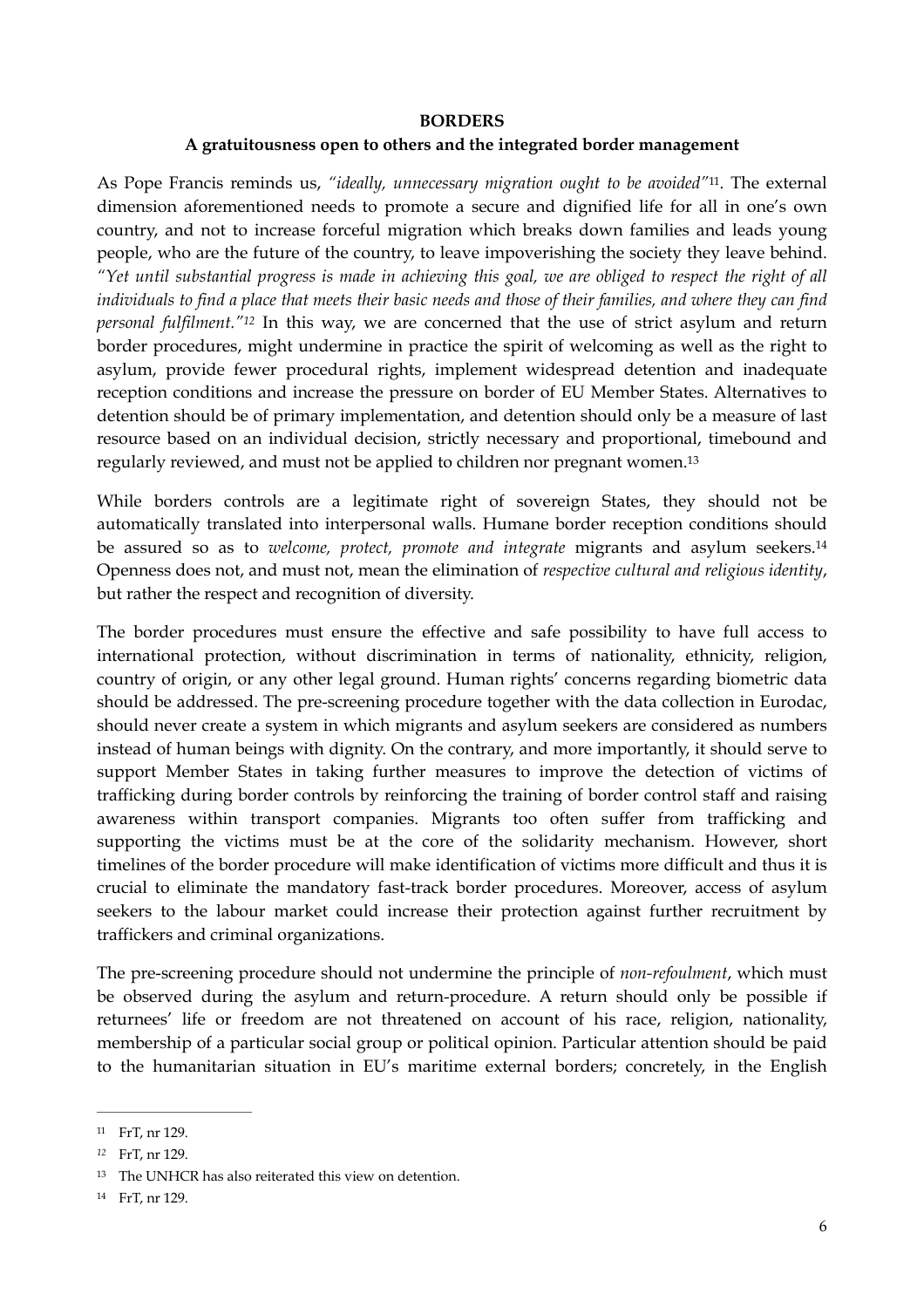Channel, the Canary Islands and the Mediterranean Sea, where a high number of people are making perilous and often deadly journeys to reach Europe and within Europe towards the UK. Any effort should be made to avoid that EU shores become vast cemeteries, increasing search and rescue operations with specific guiding criteria.

The presence of civil society organisations, Churches and FBOs at EU borders have provided a proper and humane reception of migrants and asylum seekers, meaning an additional support to public authorities. In this way, structures are made available to provide asylum seekers and migrants with counselling, psychological, physical, spiritual, religious and social support and other possible resources. Their work should be recognized and the support to them reinforced, including, for instance, independent monitoring and access to reception and detention centres, in particular where conditions for migrants and asylum seekers are even more miserable and they feel isolated. In this regard, we welcome the creation of a fundamental rights monitoring mechanism in the new screening procedure and call to expand its scope and to ensure true independence, accountability and sanction when wrongdoing is detected. This is particularly needed with the current "pushbacks" happening at the borders"

### **Policy recommendations**

- To ensure safety at the borders, especially in perilous routes such as the English Channel, the Mediterranean coasts and the Canary Islands, to fully respect the principle of *nonrefoulement*, to increase search and rescue operations with a human-centred perspective and specific guiding criteria, respect the unity of families and their especial needs. NGO search and rescue operations following international standards should not be criminalized.
- To create a proper system of detection of victims of trafficking during border controls, increasing resources and reinforcing the training of border control staff as well as increasing timelines of border procedures and raising awareness within transport companies.
- To ensure the creation of a fundamental rights monitoring mechanism in the new screening procedure, to expand its scope and to ensure its true independence, accountability and sanction mechanism.
- To avoid widespread detention or its use as default option. Ensure that procedural safeguards are met and the special needs of minors and vulnerable people are catered for, and to clearly define the particular situations when the restriction of liberty can turn into detention in accordance with already existing European regulations and to end migration-related detention of children.
- To developed sound border procedures in order to effectively foresee the individual merits of each asylum claim, regardless of the country of origin.
- To ensure that basic needs of migrant families, pregnant women, children, disabled persons and migrants with chronic diseases or mental health problems, and victims of human trafficking are effectively fulfilled at borders.
- To guarantee the full enjoyment of religious freedom and freedom of conscience at borders and along the process of request for asylum, and to establish an appropriate